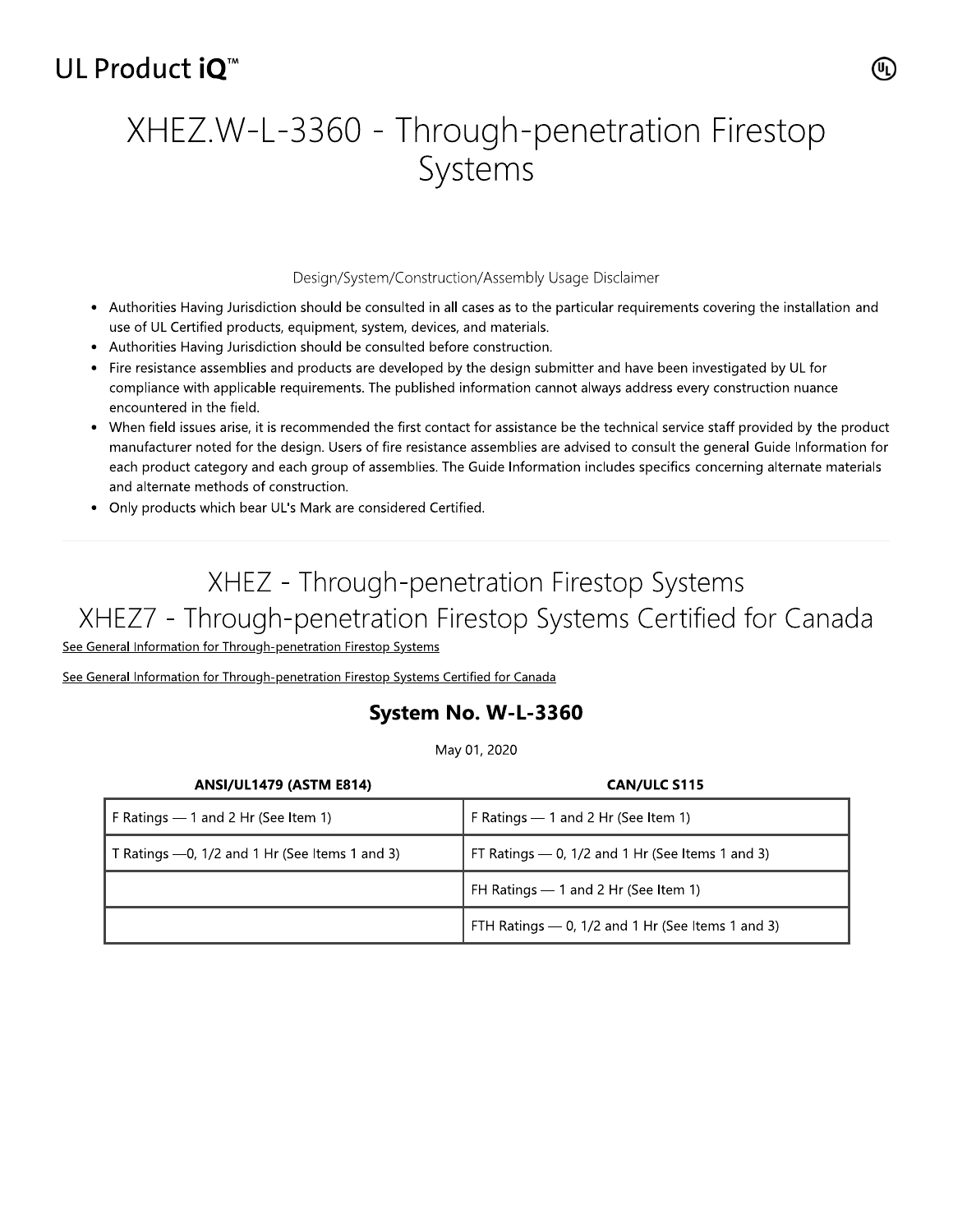

1. Wall Assembly - The 1 or 2 h fire-rated gypsum wallboard/stud wall assembly shall be constructed of the materials and in the manner specified in the individual U400, V400 or W400 Series Wall and Partition Designs in the UL Fire Resistance Directory and shall include the following construction features:

A. Steel Studs - (Not Shown) - Channel-shaped, 3-5/8 in. (92 mm) wide and spaced a max 24 in. (610 mm) OC. Additional framing members to be installed to form a rectangular box having dimensions which are max 1/4 in. (6 mm) greater than the width and height of the firestop device frame (Item 3A), excluding mounting flanges. Max area of framed opening is 90 in.<sup>2</sup> (581 cm<sup>2</sup>) (R-200 Device). Max dimension of framed opening is 9-1/2 in. (241 mm) wide and 9-1/2 in. (241 mm) high (R-200 Device).

B. Wallboard, Gypsum\* - For 1-hr rating, One layer of nom 5/8 in. (16 mm) Type X gypsum wallboard, as specified in individual Wall and Partition Design. For 2-hr rating, two layers of nom 1/2 in. (13 mm) thick, Type C gypsum wallboard, as specified in the individual Wall and Partition Design.

C. Batts and Blankets\* — Mineral wool batt, completely filling the stud cavity. See Batts and Blankets (BZJZ) category for names of manufacturers.

### The hourly F and FH Ratings are equal to the rating of the wall assembly.

#### The hourly T, FT and FTH Ratings are 1/2 hr and 1 hr for 1 and 2 hr rated assemblies, respectively.

2. Cables — Within the loading area for each firestop device module the cables may represent a 0 to 100 percent visual fill. Cables to be rigidly supported on both sides of wall assembly. Any combination of the following types and sizes of cables may be used:

A. Max 3/C No. 750 kcmil metal clad or Tech 90 type copper conductor power cable with XLP insulation and PVC jacket materials.

### 3. Firestop System - The firestop system shall consist of the following:

A. Firestop Devices<sup>\*</sup> — Circular firestop device for use in preformed openings. The firestop devices shall be inserted into the framed opening and friction fit on one side of the wall assembly. Each device consists of single/multi diameter elastomeric sealing module(s) and a steel compression plate. The square opening(s) of each device frame shall be filled with one single elastomeric sealing module with a max of one cable in each sealing module. The steel flange of each firestop device shall be secured to the steel stud framing of the wall assembly, through the gypsum wallboard layer, by means of No. 8 by min 3 in. (76 mm) long self-drilling, self-tapping steel screws through the pre-drilled holes spaced max 90° in the device frame mounting flange. The sheets of the modules halves are removed one by one until a gap of